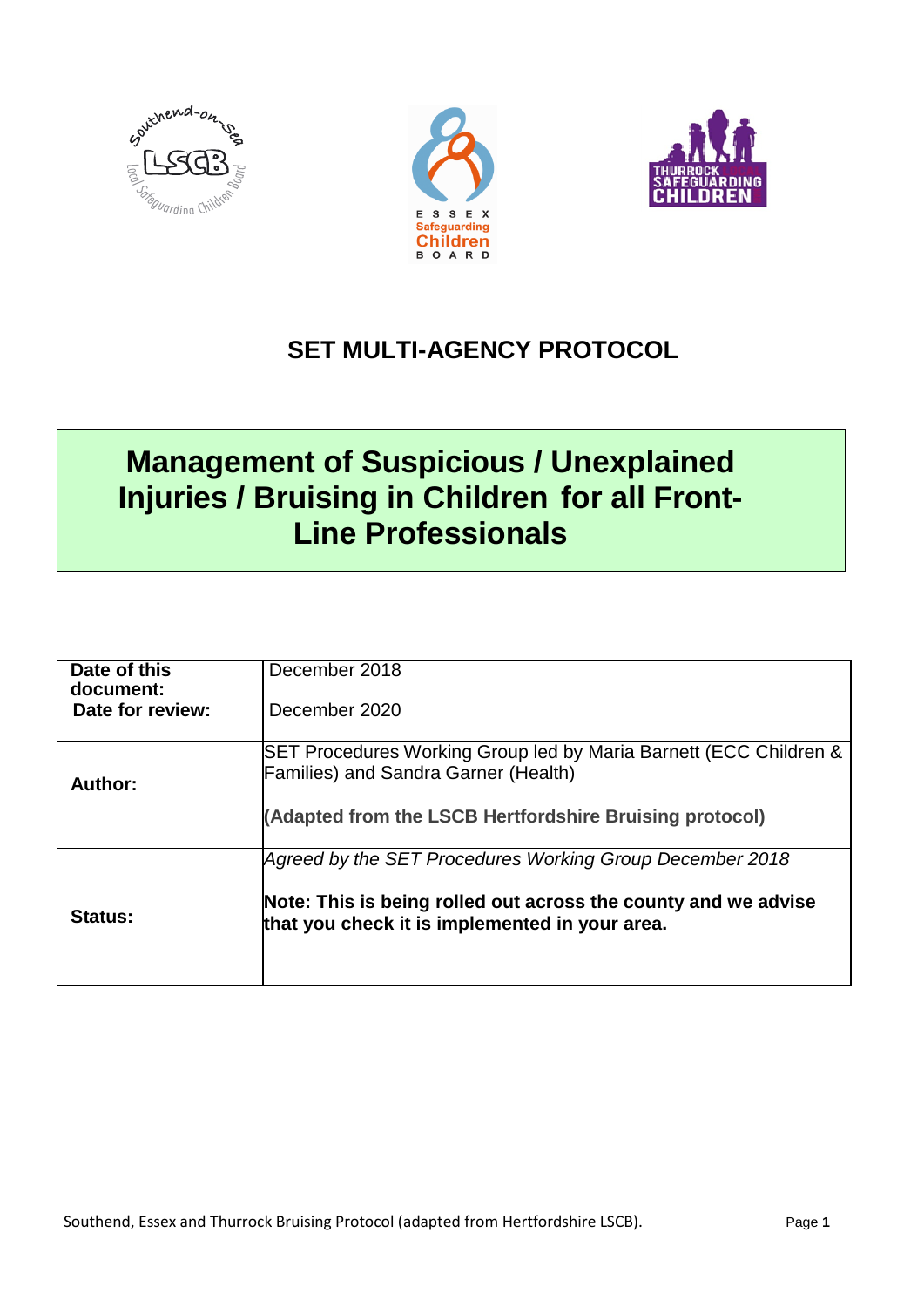|     | <b>Contents</b>                                                                                                                            | Page           |
|-----|--------------------------------------------------------------------------------------------------------------------------------------------|----------------|
| 1.  | <b>Summary overview</b>                                                                                                                    |                |
| 2.  | Aim                                                                                                                                        | 3              |
| 3.  | Introduction                                                                                                                               | $\overline{4}$ |
| 4.  | Target audience                                                                                                                            | $\overline{4}$ |
| 5.  | Underpinning research                                                                                                                      | 5              |
| 6.  | <b>Contacting Emergency Departments</b>                                                                                                    |                |
| 7.  | Requesting Support from Children's Social Care-any agency                                                                                  |                |
| 8.  | Roles and Responsibilities of agencies                                                                                                     | 8              |
| 9.  | <b>Child Protection Medicals</b>                                                                                                           | 9              |
| 10. | Cross border children                                                                                                                      | 10             |
| 11. | Involving parents and carers                                                                                                               | 10             |
| 12. | Disabled children                                                                                                                          | 10             |
| 13. | Diversity factors                                                                                                                          | 10             |
| 14. | <b>Escalation processes</b>                                                                                                                | 11             |
|     | <b>Appendices</b>                                                                                                                          |                |
| 15. | Appendix 1: Suspicious or Unexplained Injuries/Bruising in Infants and Children<br>flowchart                                               | 12             |
| 16. | Appendix 2: Assessment of Marks in Babies and Children Prelude to<br>Unexplained and Suspicious Injury (health/medical professionals only) | 13             |
| 17. | Appendix 3: Distribution of bruises accidental /non-accidental                                                                             | 14             |
| 18. | Appendix 4: Body maps                                                                                                                      | 15             |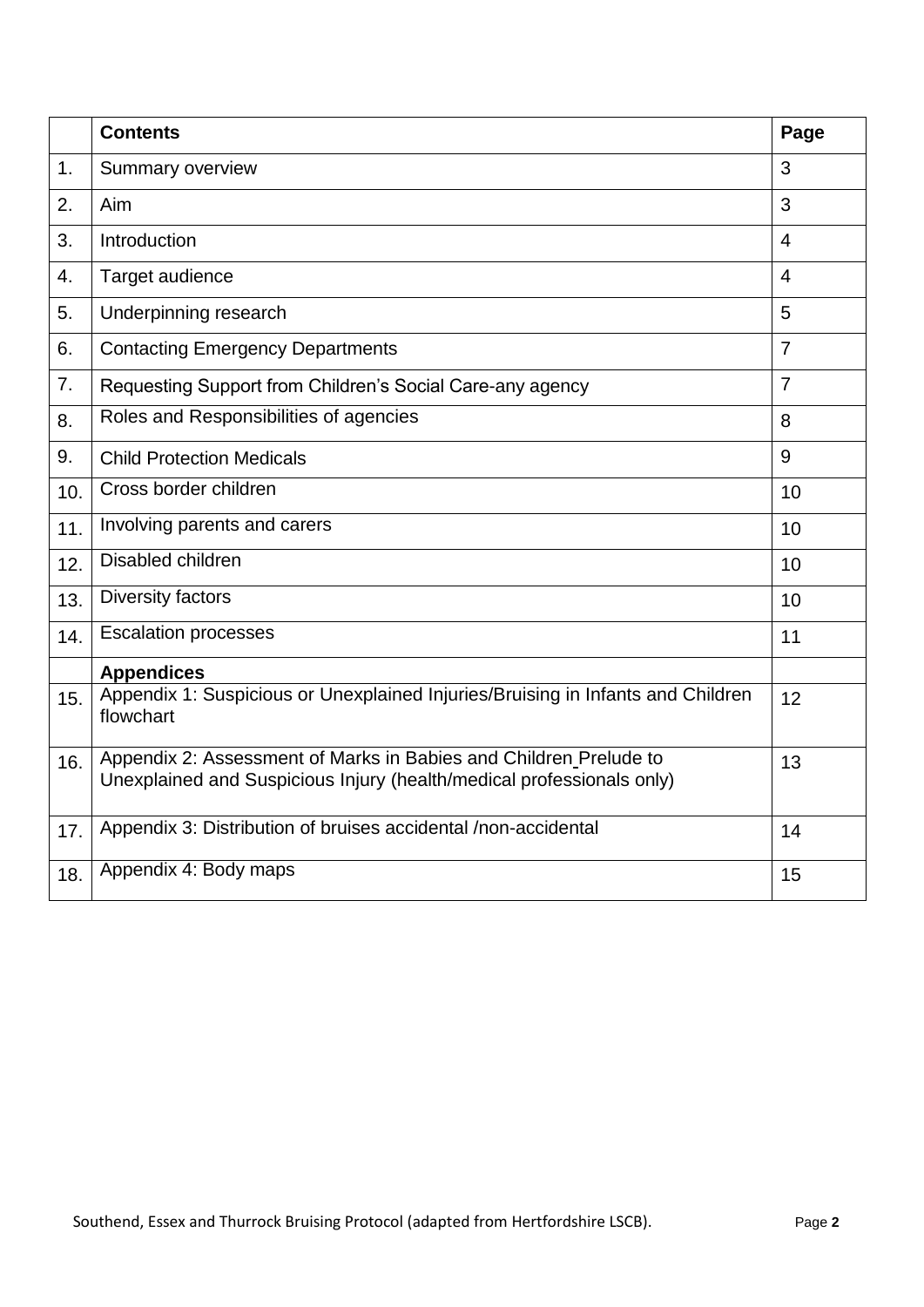#### **SUMMARY OVERVIEW**

#### **If you do have concerns:**

#### All professionals

Any bruise/mark on a child should be considered in light of the history provided; location of the bruise/mark; and the age and developmental stage of the child/infant.

If the child is under 6 months of age; not independently mobile; or under 18 years of age and there is suspicion of non-accidental injury; the professional must refer the child/family into Children's Social Care, following Southend, Essex and Thurrock Child Protection and Safeguarding Procedures

#### Health/Medical professionals ONLY

If the child/infant is under 6 months of age, and/or immobile, Health/Medical professionals may use the pre-assessment tool (Appendix 2) to assist in an assessment of the bruise/mark. If in any doubt the professional must refer the child/family into Children's Social Care, following local processes/SET Procedures.

#### **If you have no concerns:**

If there are no concerns, and you are in agreement that the history given is consistent with the bruise/mark observed; the child's developmental age; and mobility; ensure you:

- Review all previous records for any similar history or risk factors;
- Review the distribution of bruising document (Appendix 3);
- Document your observations and what has been reported by the **child** (all information) in the child's records;
- Document your observations and what has been reported by **parent/carer** (all information) in the child's records;
- Document clearly bruising/marks observed on a body map (Appendix 4) and record in the child's record and Parent Held Record;
- Consider safety assessment and advice to prevent further incident;
- Share relevant information with Health Visiting/School Nursing Service and GP.

#### **This document should always be read in conjunction with the flow chart (Appendix 1) and with Southend, Essex and Thurrock Safeguarding and Child Protection Procedures which can be found [here](http://www.escb.co.uk/media/1670/set-procedures-oct-2018-updated.pdf)**

#### **Aim of this protocol**

The aim of this Protocol is to provide frontline professionals with a knowledge base and clear action strategy for the assessment, management and referral of children under the age of 18 who present with bruising and/or suspicious marks.

The Protocol is necessarily directive in term of actions to be taken, and whilst professional judgement and responsibility is recognised as important, research tells us we must act at all times where there are concerns. Therefore we require that a referral to Children Social Care is undertaken and the child examined by an appropriate Paediatrician for a Child Protection

Southend, Essex and Thurrock Bruising Protocol (adapted from Hertfordshire LSCB). Page **3**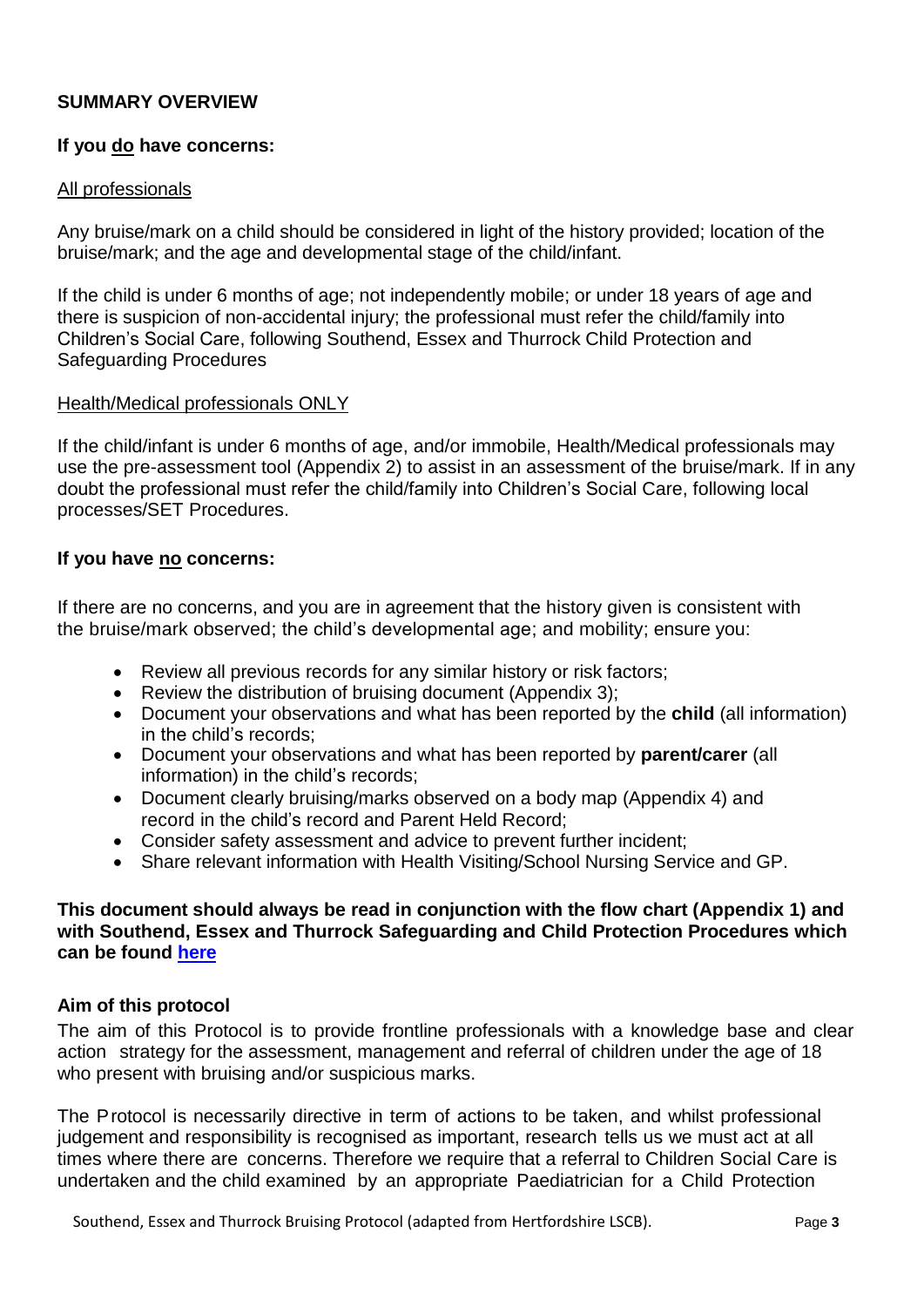Medical on **all** children who are seen to have bruising/marks who are under 6 months or who are not independently mobile, and in any child under 18 where suspicious bruises/marks are identified.

#### **Introduction**

Non-accidental injuries are injuries that are suspected or proven to have been inflicted upon a child by someone else, or in the care of someone else. Any bruising, fractures, bleeding and any other injuries (such as burns) should be treated as a matter for enquiry and potential abuse considered, unless otherwise evidenced<sup>1</sup>. An injury should never be interpreted in isolation and must always be assessed in the context of the child's medical and social history, developmental stage and the explanation given.

Bruising is the most common presenting feature of physical abuse in children, however it may also be as the result of the child experiencing other forms of abuse such as neglect or sexual abuse. Serious case reviews nationally, and individual cases across Southend, Essex and Thurrock highlight that frontline staff sometimes underestimate or ignore the prediction that abuse is a likely cause of bruising in young babies who are not independently mobile (those not yet crawling, cruising or walking independently or children with disability such that they are not mobile).

NICE guidance<sup>2</sup> states that bruising in any child who is not independently mobile should prompt suspicion of maltreatment as these children are the least likely to sustain accidental bruises

Whilst bruising in older children is much more likely to be presented, it is vital that these are assessed in terms of the history, risks factors, medical factors, social development, disability and what research tells us about non-accidental bruising. Where there are concerns about a mark or bruise the decision that the child **has not** suffered abuse should always be a multiagency decision and not one made by a single  $a$ gency<sup>3</sup>.

#### **Target Audience**

Front line practitioners:

This includes, but is not exhaustive, teachers and staff in specialist education provision, GPs, Nurses, Midwives, Health Visitors, Allied Health professionals, disabled children's workers, Nursery Nurses, School Nurses, Early Years Professionals, Youth Workers, Police, Emergency Department staff and Minor Injuries/Urgent Care Centre staff, Paediatricians, Voluntary and Community Workers and Social Workers.

The UK Government states that 'Whilst local authorities play a lead role, safeguarding children and protecting them from harm is everyone's responsibility. Everyone who comes into contact with children and families has a role to play<sup>4</sup>.

 $\overline{a}$ 

<sup>1</sup> <https://www.nice.org.uk/guidance/cg89>

<sup>2</sup> <https://www.nice.org.uk/guidance/cg89>

<sup>3</sup> <https://www.ncbi.nlm.nih.gov/pubmed/20926622> 4

[https://assets.publishing.service.gov.uk/government/uploads/system/uploads/attachment\\_data/file/722305/Working\\_Toget](https://assets.publishing.service.gov.uk/government/uploads/system/uploads/attachment_data/file/722305/Working_Together_to_Safeguard_Children_-_Guide.pdf) [her\\_to\\_Safeguard\\_Children\\_-\\_Guide.pdf](https://assets.publishing.service.gov.uk/government/uploads/system/uploads/attachment_data/file/722305/Working_Together_to_Safeguard_Children_-_Guide.pdf)

Southend, Essex and Thurrock Bruising Protocol (adapted from Hertfordshire LSCB). Page **4**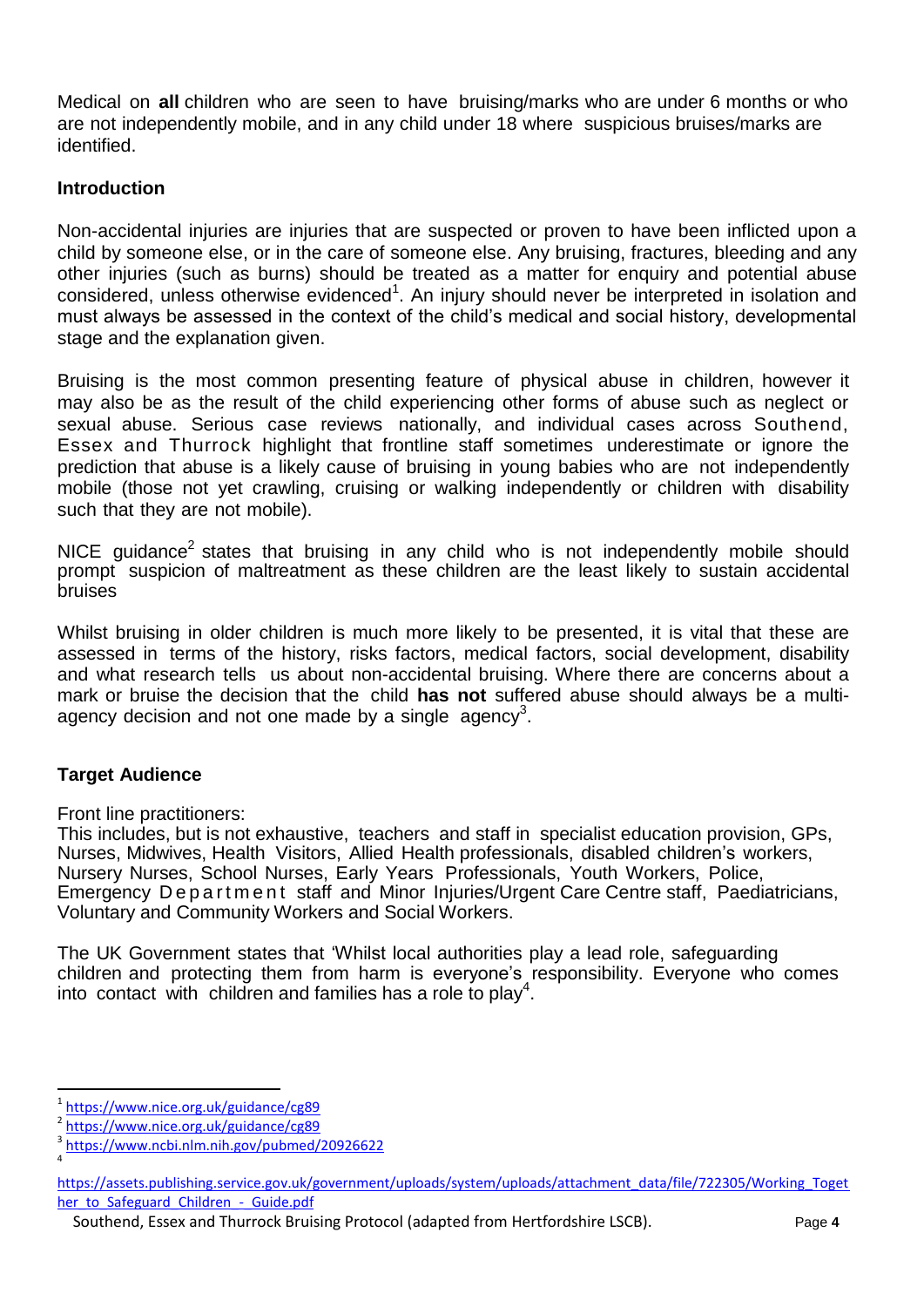## **Underpinning Research**

## **Bruises:**

NICE guidance <sup>5</sup>outlines the following:

*Suspect child maltreatment if a child or young person has bruising in the shape of a hand, ligature, stick, teeth mark, grip or implement.*

*Suspect child maltreatment if there is bruising or petechiae (tiny red or purple spots) that are not caused by a medical condition (for example, a causative coagulation disorder) and if the explanation for the bruising is unsuitable. Examples include:*

- *bruising in a child who is not independently mobile*
- *multiple bruises or bruises in clusters*
- *bruises of a similar shape and size*
- *bruises on any non-bony part of the body or face including the eyes, ears and buttocks*
- *bruises on the neck that look like attempted strangulation*
- *bruises on the ankles and wrists that look like ligature marks or holding/restraint marks.*

Bruises are unusual in babies under 6-months-old who are unable to sit or crawl. Once infants develop mobility, the frequency of accidental bruises steadily rises from approximately 10% of those who can sit to 40% of those who can walk. These bruises are usually <1 cm in diameter, often over the forehead, bony part of the cheek or jaw, or shins. An active baby in the first 18 months might have two or perhaps three of this type of bruise at the same time.

In older children, most accidental bruises are over bony prominences and sometimes associated with a graze. Between 18-months and 3-years, forehead and facial bruises (over bone) are common (17% of children) but unusual in older children. Accidental bruising of the hands and feet and lower legs (particularly the shins and often multiple) are frequent. 14% of children 6-11 years have bruises over the lower back but bruises at this site are unusual under the age of three years. An active boisterous child may have up to 12 accidental bruises at these sites.

Non-accidental bruises are more likely to be around the mouth and adjacent cheek, neck, eye-socket, ear, chest, abdomen, upper arms, buttocks and upper legs. All these areas are relatively protected. Some bruises have a particular configuration, such as a slap, fingertip bruises, pinch marks or marks from an implement. Non-accidental bruises are usually multiple and cannot easily be explained on the basis of simple falls. Maguire<sup>6</sup> clearly illustrates accident versus abuse bruising patterns (Appendix 4)

When the nature of the bruise does not differentiate non-accidental from accidental injury, the key issue is the discrepant history where there is either no explanation or an inadequate explanation. Full assessment usually requires a strategy meeting.

Serious Case Reviews highlight the child who presents with severe or repeated bruising where the parent forestalls an investigation by suggesting bullying, a fall, self-injury and injury

 $\overline{a}$ 

<sup>5</sup> <https://www.nice.org.uk/guidance/cg89>

<sup>6</sup> <https://www.ncbi.nlm.nih.gov/pubmed/20926622>

Southend, Essex and Thurrock Bruising Protocol (adapted from Hertfordshire LSCB). Page **5**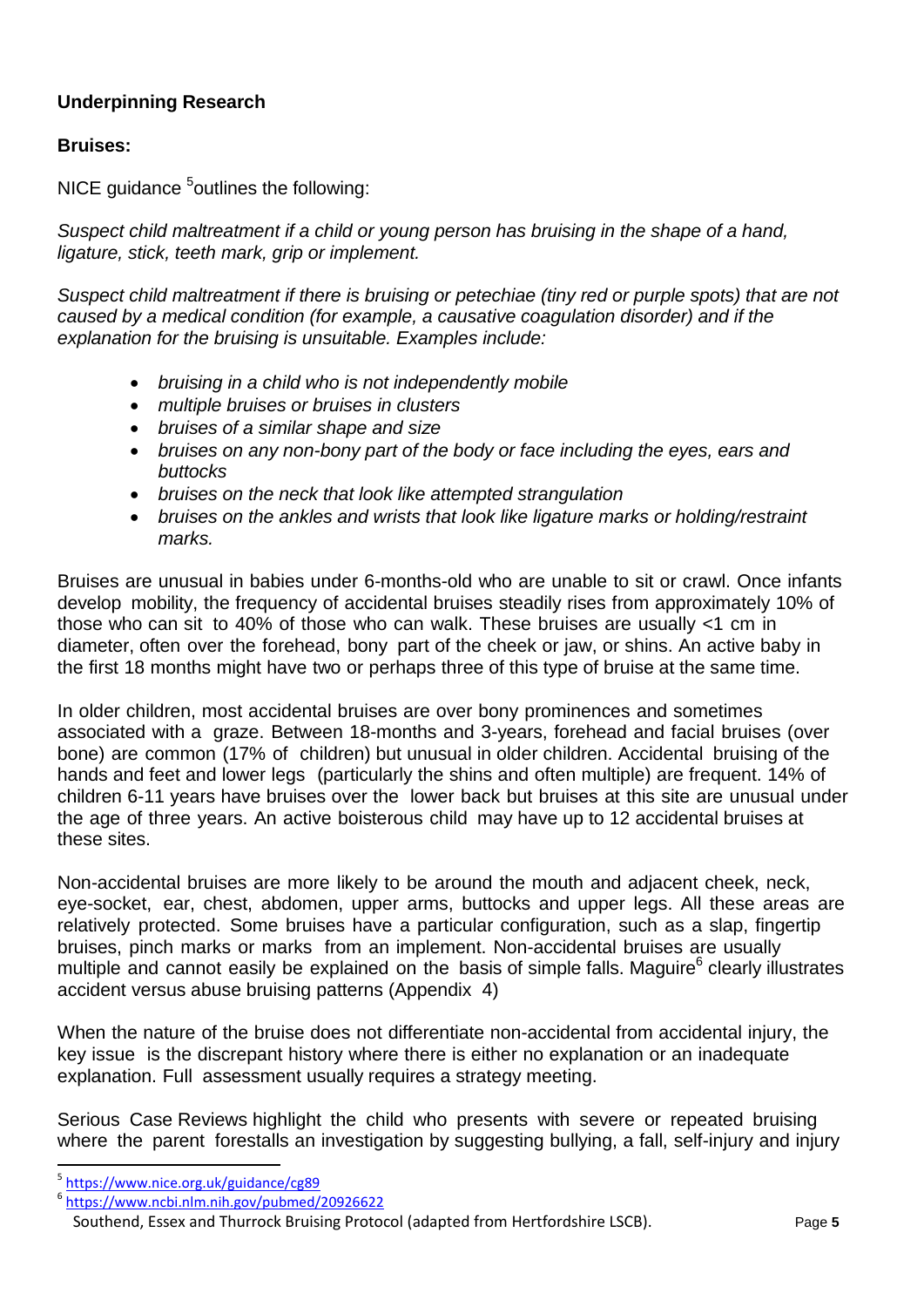from siblings. Bruising from bullying (including bigger teenage siblings) requires investigation, accidents are liable to produce bruises on exposed bony surfaces along with grazes, selfinjury is rare and pre-teen siblings are not usually strong enough to produce significant bruising.

#### **Presentation**

Bruising which suggests the possibility of Non-Accidental Injury include:

- Bruising in babies (in arms research has shown a small bruise on a pre-mobile baby can be a sign of abuse)
- Bruising in children who are not independently mobile (including disabled children)
- Bruises that are seen away from bony prominences
- Bruises around mouth & cheeks, back, abdomen, upper arms, buttocks & ear lobes.
- Multiple bruises in clusters
- Multiple bruises of uniform shape
- Bruises that carry an imprint of an implement, cord or hand/foot
- Bruises with *petechiae* (dots of blood under the skin) around them

A mark/bruise should never be interpreted in isolation and must always be assessed in the context of the child's medical and social history, developmental stage and explanation given (See appendix 4)

A full clinical assessment and relevant investigation must be undertaken and should include:

- The nature and site of injury
- The history provided by the child and accompanying adult
- The plausibility of the explanation given
- The timing/age of the alleged injury and any delay in seeking attention for which there is no satisfactory explanation
- The child's appearance, behavior and demeanour
- The child's development
- The interaction between parent and child
- The family and social circumstances and other relevant information available on the child's records

An explanation for an injury or presentation must be considered **unsuitable** if implausible, inadequate or inconsistent<sup>7</sup>:

- With the child (presentation, normal activities, existing medical condition, age or developmental stage, account compared to that given by parent
- Between parents
- Between accounts over time
- Based on cultural practice

#### **Risk factors**

1

When making an assessment and referral you should always review the information you hold within your agency with regards to the family and child to identify any relevant and associated risk factors that you will need to share with the social worker. This may include parental risk factors or child risk factors.

<sup>7</sup> <https://www.nice.org.uk/guidance/cg89>

Southend, Essex and Thurrock Bruising Protocol (adapted from Hertfordshire LSCB). Page **6**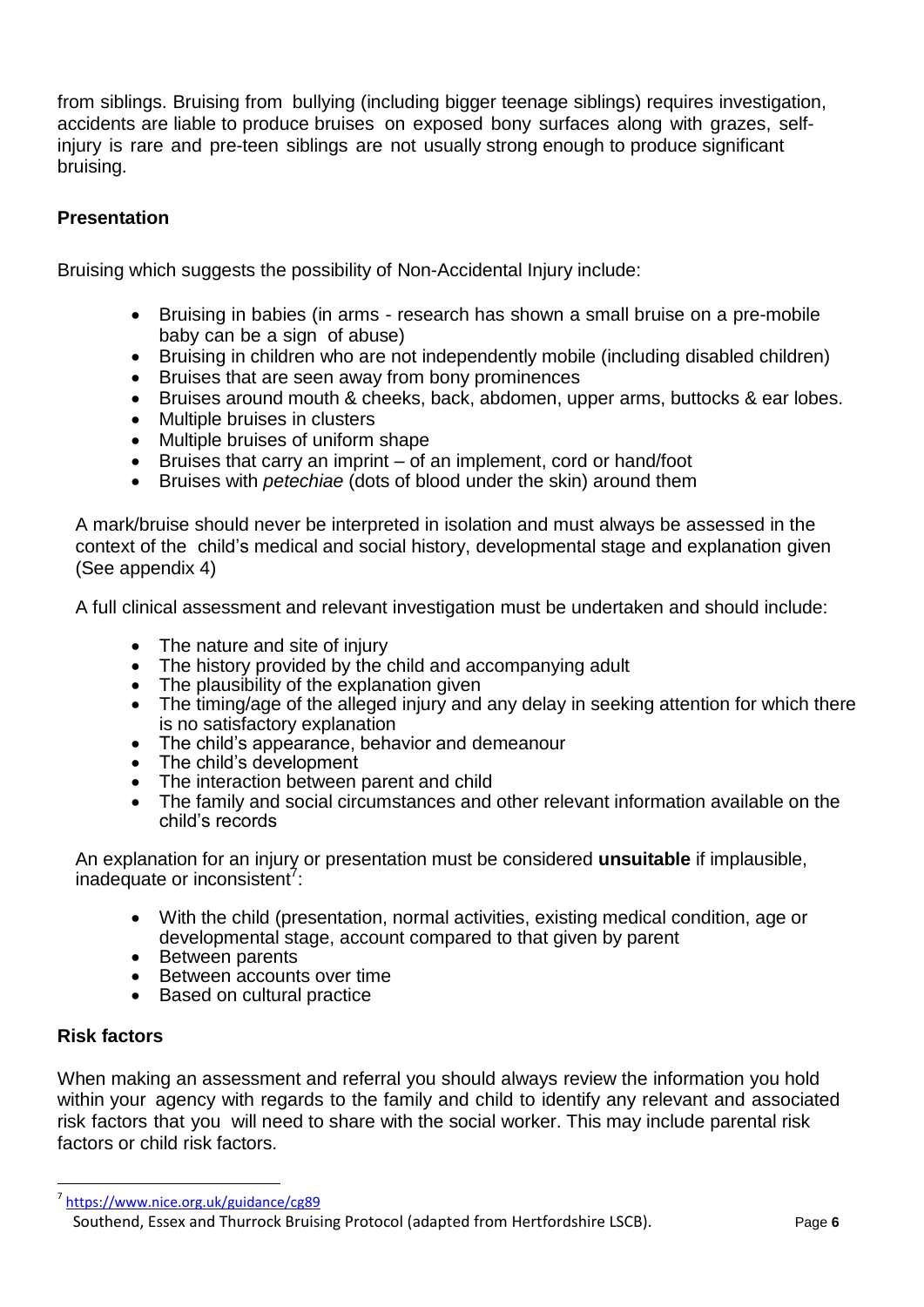#### **Emergency medical conditions or injury**

Any child who is found to have suspicious bruises or marks **and** is seriously ill or injured, or in need of urgent treatment or investigation, should be immediately referred to hospital. Professionals should be particularly diligent to the age of the child as the smaller the child, the greater the risk of internal injury.

Referral to hospital should not be delayed by a referral to Children's Social Care as this can be made from the hospital setting although **it is the responsibility of the person dealing with the case to ensure this referral has been made and also to phone ahead to the hospital to advise regarding the concerns** (see telephone numbers).

**Referral to the emergency department if you have an immediate medical concern.**

- CALL 999 AND REQUEST AN EMERGENCY AMBULANCE
- If it is not a life-threatening emergency and you ask the parents to take their child to the hospital because there is an immediate medical concern ensure you phone ahead to the agreed nearest children's emergency department (see below) to ensure they are aware what the reason is for attendance and also, so they can feedback on the child's attendance.
- Consider transfer by ambulance in all situations, especially for babies under 12 months of age.

|  |  | <b>Contacting Emergency Departments:</b> |
|--|--|------------------------------------------|
|--|--|------------------------------------------|

| <b>Contact numbers</b> |
|------------------------|
|                        |
|                        |
| 01268 524900           |
|                        |
| 01245 362000           |
|                        |
|                        |
| 01206 747474           |
|                        |
|                        |
| 01279 444455           |
|                        |
|                        |
| 01702 435555           |
|                        |
|                        |

#### **Request support from children's social care - by any agency**

In children 6 months and under and non-independently mobile children (due to age or disability) the presence of any bruising of any size and in any site should initiate an immediate referral to Children's Social Care under this protocol and the referral directed to Essex Police.

In mobile children the presence of suspicious marks or bruising or following a disclosure from the child, should be referred immediately to Children's Social Care without delay. Sometimes this means that professionals may work together to make the decision, but this should not delay the process or prevent any professional of any status making this referral.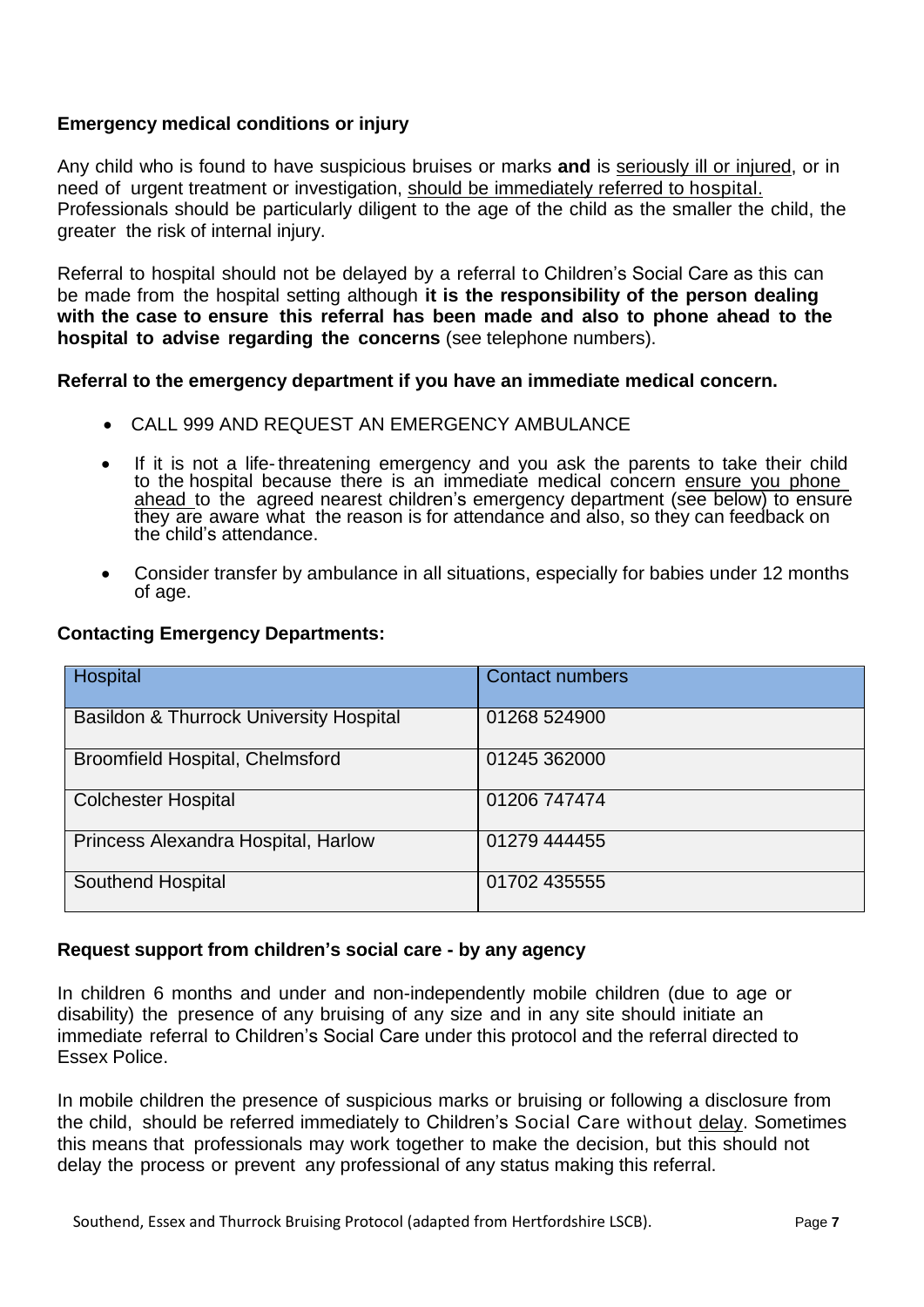Prior to making a referral, the professional should ensure that they have sufficient information to assist Children's Social Care in responding to the concerns. This would include basic details such as name, date of birth, address etc. as well as details of parents/carers and any other relevant background information that is known to that agency. It is good practice to inform the parent/carer that a referral will be made to Children's Social Care, unless this is going to place the child at greater risk $8$ 

#### **Roles and Responsibilities of agencies**

#### **Maternity services**

Following delivery all naturally occurring skin blemishes and/or visible marks (e.g. Mongolian Blue Spot, Strawberry Nevus) and those which may have occurred as a result of an assisted delivery or birth trauma should be clearly documented on a body map along with a description of how the mark occurred.

#### **Children's services**

Children's Social Care should take any referral made under this protocol as requiring further multi agency investigation and should check local systems for any risk factors and consider whether a Strategy Meeting is required. This must include the consideration of a Child Protection Medical being undertaken by an appropriate Paediatrician.

If the child/ren already has a Social Worker, Children's Social Care should ensure that the named Social Worker or a Duty Social Worker responds immediately and within one hour.

The decision regarding whether a Child Protection Medical is undertaken or not should be taken within a Strategy Meeting which health should be invited to, and a medical opinion sought. If the decision at the Strategy Meeting is that a Child Protection Medical is not required, the Social Worker should consider the medical needs of the child, following discussion with relevant health professionals, and ascertain whether a medical assessment is still required.

#### **Police**

The Police, on receipt of a referral made under this protocol, will conduct a review to consider the need for any immediate safeguarding measures to be implemented in order to safeguard the child(ren) involved.

The Police will take any referral made under this protocol as requiring further multi-agency investigation. The Police will notify partner organisations of the referral (if not already aware) and the requirement for a strategy discussion as defined in Working Together 2018.

The Police will, in preparation for the Strategy Discussion, collate all available information to share with partner organisations under statutory framework or existing information sharing agreements.

The Police will actively participate in Strategy Discussions and undertake such actions to ensure the safety of all identified children and if deemed appropriate secure and preserve evidence in accordance with legislation and best practice.

 $\overline{8}$ 

[https://assets.publishing.service.gov.uk/government/uploads/system/uploads/attachment\\_data/file/721581/Information\\_sha](https://assets.publishing.service.gov.uk/government/uploads/system/uploads/attachment_data/file/721581/Information_sharing_advice_practitioners_safeguarding_services.pdf) [ring\\_advice\\_practitioners\\_safeguarding\\_services.pdf](https://assets.publishing.service.gov.uk/government/uploads/system/uploads/attachment_data/file/721581/Information_sharing_advice_practitioners_safeguarding_services.pdf)

Southend, Essex and Thurrock Bruising Protocol (adapted from Hertfordshire LSCB). Page **8**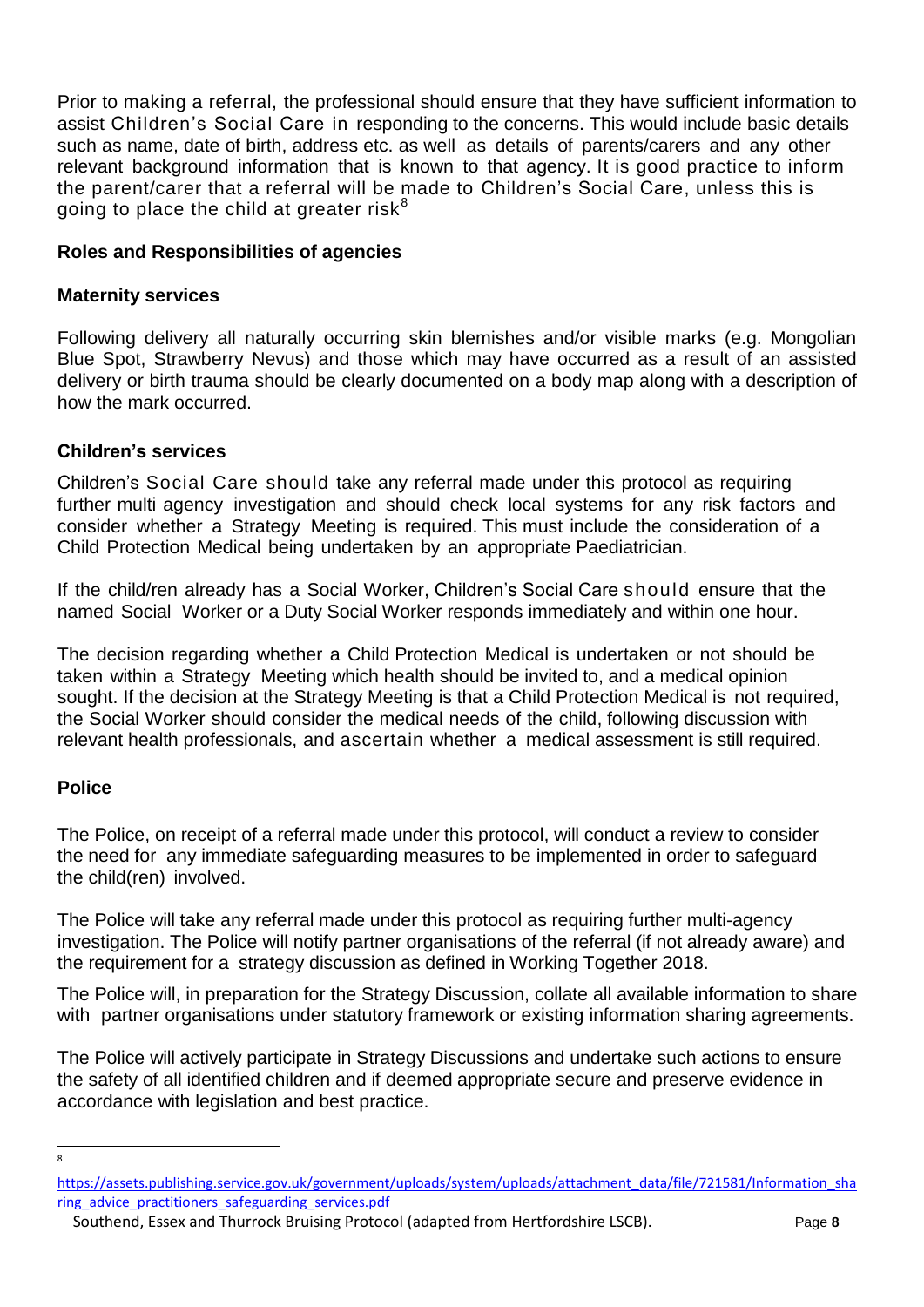#### **Health / medical professional referral for paediatric assessment by a suitably qualified paediatrician**

This Protocol has provision for the health professional to refer the child directly for paediatric assessment, following referral to Children's Social Care.

Consideration must be given to establish if the parents may take the child for the examination unaccompanied by other professionals and how the child will be transported to the Hospital. In localities where direct referral is not available, professionals must refer to Children's Social Care requesting onward referral for paediatric assessment.

| Hospital                                | <b>Contact numbers</b> |
|-----------------------------------------|------------------------|
| Basildon & Thurrock University Hospital | 01268 524900           |
| Broomfield Hospital, Chelmsford         | 01245 362000           |
| <b>Colchester Hospital</b>              | 01206 747474           |
| Princess Alexandra Hospital, Harlow     | 01279 444455           |
| <b>Southend Hospital</b>                | 01702 435555           |

Health / Medical professionals **only** can make their assessment of marks based on professional knowledge of normal manifestations, birth injuries and marks on new babies. Where practitioners are uncertain whether bruising is as a result of birth injury or whether a mark is indicative of a birth mark they should always first refer to and speak with relevant Children's Health Providers (as above) and then refer immediately and directly to the Paediatrician for an assessment.

#### **Child Protection Medicals**

#### **Social worker referral for child protection medical**

The decision to undertake a Child Protection Medical should be the result of a Strategy Meeting/Discussion unless there is an immediate or urgent (high risk) need requiring Hospital attendance. This decision should be reached jointly between Children's Social Care, Police and Health and a Strategy Meeting/Discussion should be arranged as soon as possible thereafter. The Social Worker should assist the family to attend the Child Protection Medical and must attend the Child Protection Medical with the child and parent/carer.

Following the Child Protection Medical, the Paediatrician who examines the child should liaise with the Social Worker regarding to the outcome of the assessment.

Where a referral for Child Protection Medical is delayed for any reason, or when bruising /mark is no longer visible a Named Paediatrician must still examine the child to assess, as a minimum, general health, signs of other injuries or maltreatment and to exclude any medical cause.

#### **Child Protection Medical and Paediatric Assessment**

If there is a medical emergency the child may have to be taken by ambulance to the nearest available hospital, however it is the referring professional's duty to ensure all information

Southend, Essex and Thurrock Bruising Protocol (adapted from Hertfordshire LSCB). Page **9**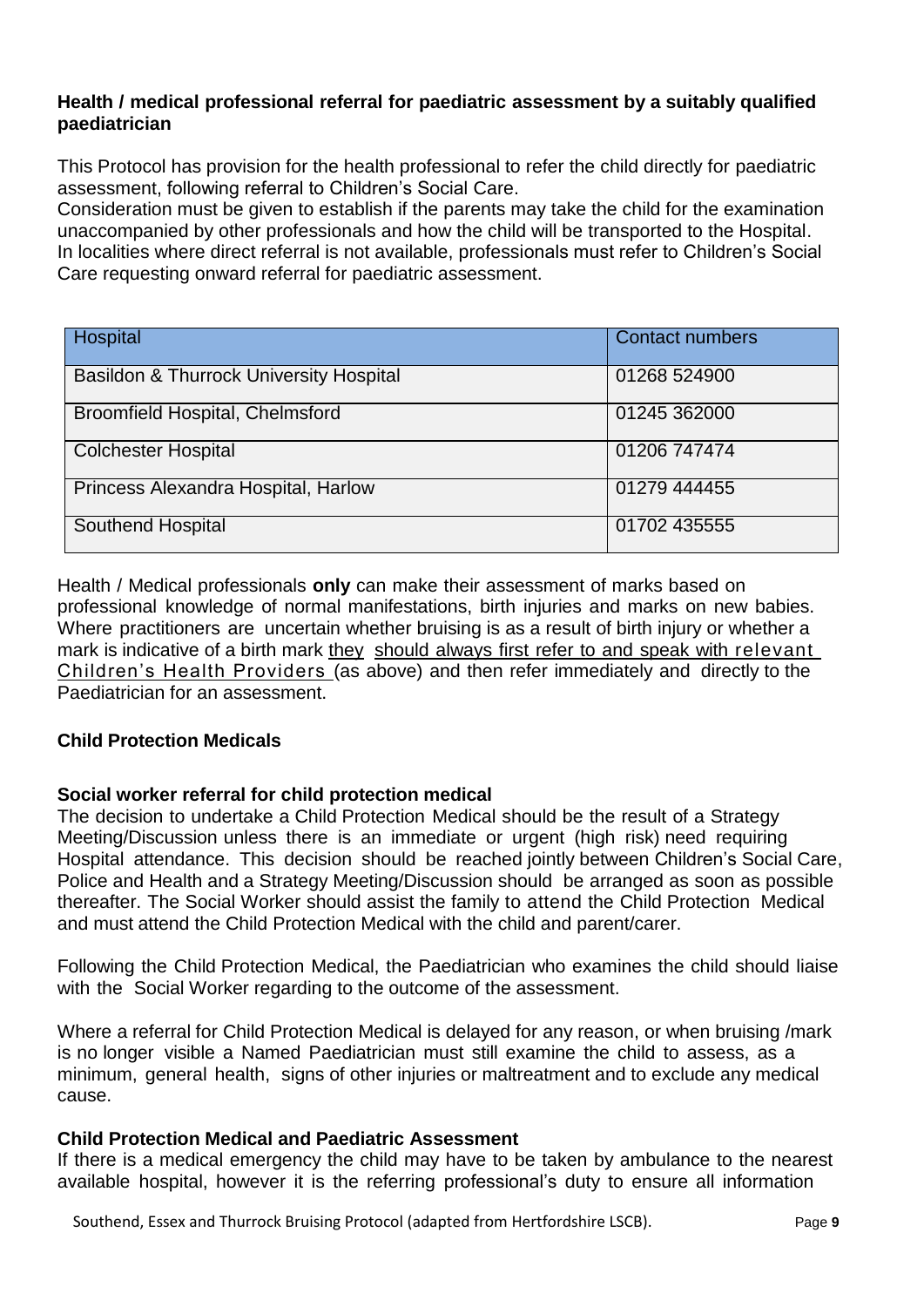around concerns are shared and highlighted to the receiving hospital for them to make an assessment. The referring professional should also inform their Safeguarding Lead and the Named Paediatrician/Named Doctor.

Transportation for a Child Protection Medical should always be discussed with Children's Social Care and an agreement made between the Social Worker and parent(s) regarding how the child should be transported to the hospital. The Social Worker may wish to also accompany the child and parent(s) to the Child Protection Medical following a risk assessment.

Non-attendance of the child at the Medical (either Child Protection or for paediatric assessment) should always be referred back to the assigned Social Worker for the case and Strategy Meeting again considered.

#### **Cross border children**

Children who are ordinarily resident outside Southend, Essex or Thurrock still come under the remit of this protocol and the fundamental principle of responding to suspicious marks and bruises remains and is a requirement of all professionals coming into contact with any child. Therefore, if there are concerns, a referral to Social Care in the child's local area is vital. It is the responsibility of the person who is dealing with the case to make the referral.

#### **Involving parents and carers**

Parents should be informed at an early stage about the progress of the decision making process and the reasons for this unless to do so will further jeopardise information gathering or pose a further risk to the child.

This should always be carried out sensitively and in a private place if possible to avoid further distress to parents / carers.

In non-independently mobile children or children less than 6 months it is important that professionals pay particular attention to explaining to parents, in a frank and honest way, why additional concern, questioning and examination is required. The decision to refer to Children's Social Care must be explained along with the referral process for medical assessment.

It is advised that children with suspicious marks or bruises or those that disclose abuse in preschool or school settings when parents are not present that the referral to Children's Social Care is made **prior** to informing the parents and without further questioning of the child.

If parents refuse to co-operate or refuse to take their child or be available for further assessment this should be reported immediately to Children's Social Care and to the Police if there are concerns for the child or staff safety. In these cases, if at all possible, the child should be kept under supervision until steps can be taken to secure his or her safety. Professionals should also consider their own safety at this time.

#### **Disabled children**

Evidence that children with disabilities are at increased risk of suffering maltreatment is well documented. Professionals should ensure effective communication and should take into

Southend, Essex and Thurrock Bruising Protocol (adapted from Hertfordshire LSCB). Page **10**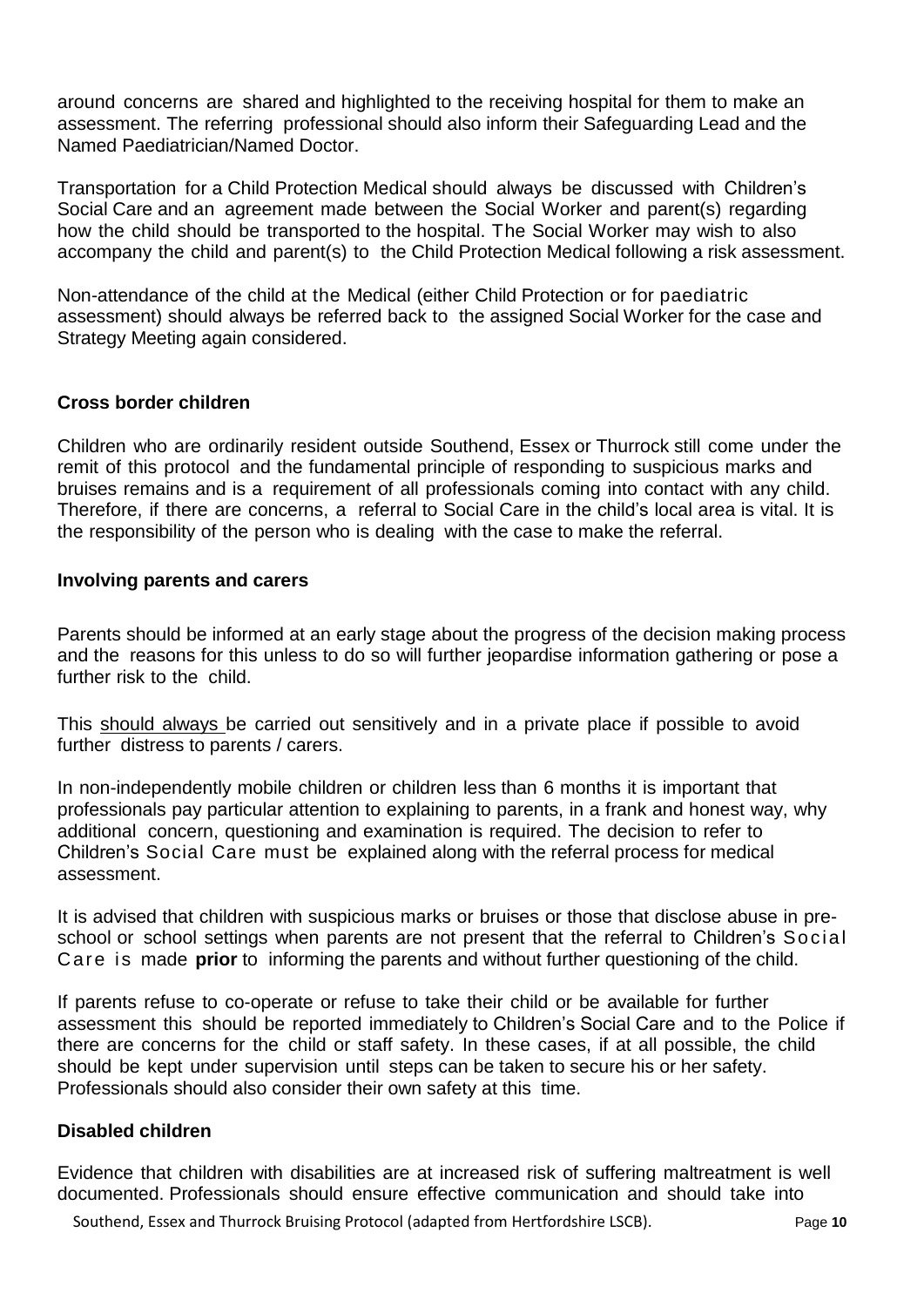account additional needs such as physical, sensory or learning disabilities, or the inability to speak or read English.

Disability as a factor, should not hinder the assessment or concerns around suspicious marks or bruises on children where a clear and satisfactory causative explanation cannot be found and especially if the child is not independent mobile

#### **Diversity factors**

Consideration should be given to cultural needs of children or young people and their families and carers, however cultural practices that are abusive are **never** an acceptable reason for child maltreatment.

Professionals should at all times be aware of and sensitive to any difficulties in communicating this protocol to parents/ carers and children. This may be due to learning difficulty/disability, language barriers, disability or poor understanding of legislation in the UK.

It is important that the child is seen as swiftly as possible and therefore indicative that additional support and provision is made to assist effective communication but this should not hinder immediate referral.

#### **Escalation process**

If you are concerned about the lack of response to a safeguarding concern from any agency you must discuss it with your Safeguarding Lead who will escalate it, as appropriate, in line with SET Safeguarding and Child Protection Procedures These can be found here <http://www.escb.co.uk/media/1670/set-procedures-oct-2018-updated.pdf>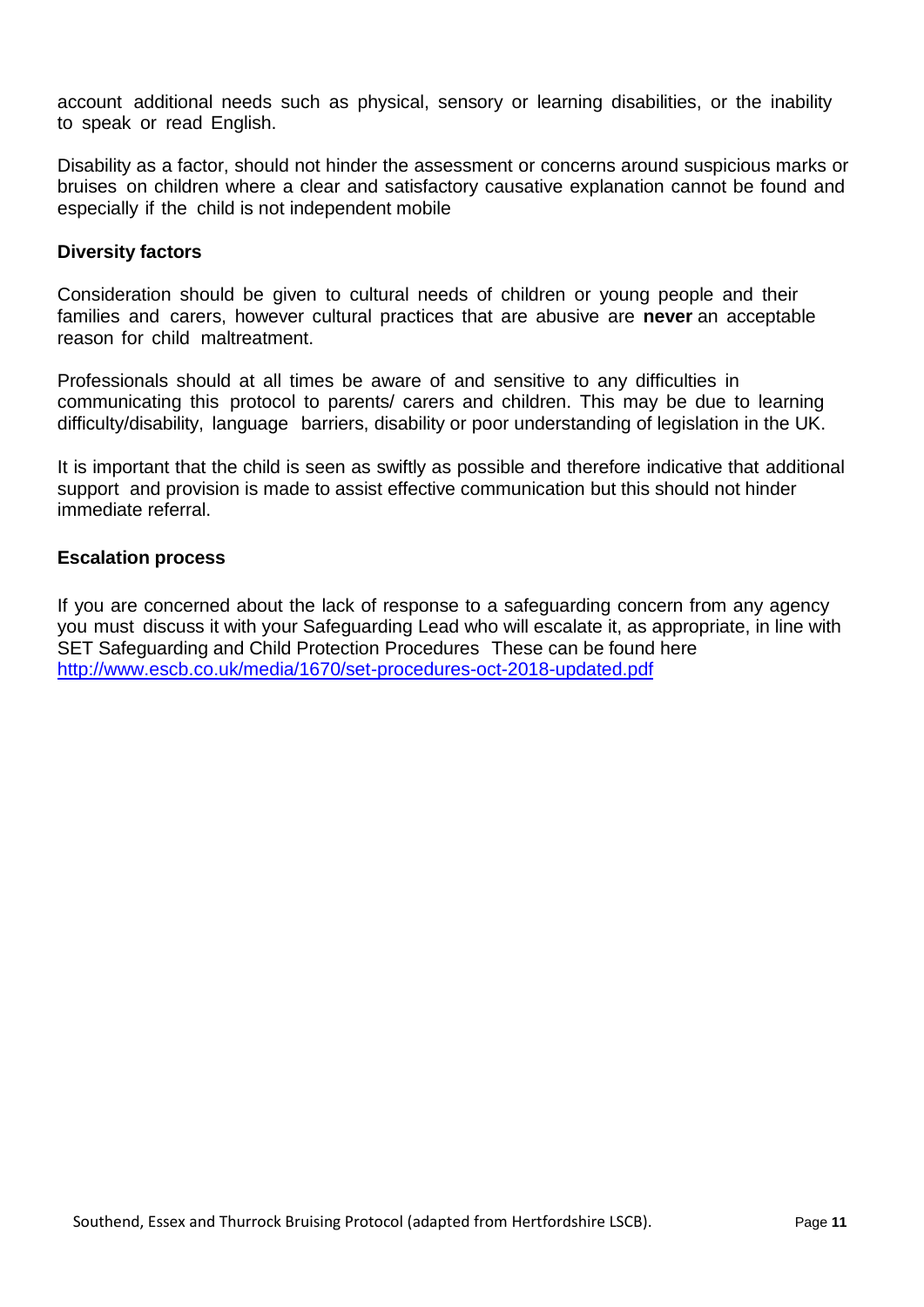**Appendix 1:**

## **Suspicious or Unexplained Injuries/Bruising in Infants and Children**

Infant/child presenting with suspicious or unexplained injury AND *any* bruising in a pre-mobile infant (under 6 months old)

**↓**

Inform parents/carer duty to refer to On Call **Paediatrician** at Acute Hospital for further investigation **AND Local Authority Children's Social Care**

**↓**

Contact On Call Paediatrician at Acute Hospital and arrange review -

arrangements should include how the child is transported, who will be accompanying the child and which professional will be responsible for confirming attendance within the stated timeframe

**↓**

Refer relevant to Local Authority Children's Social Care (CSC)

**↓**

If safe to do so, child can be taken by parents/carer to Hospital

If immediate safeguarding concerns, child should be transferred by Social Worker or Police

**↓**

Confirm attendance with Acute Hospital as agreed

#### **Recording**

- Document who accompanied the infant /child
- Explanation provided by parent/ carer
- Full examination including body map of marks/blemishes/injuries/bruises
- Assessment, actions taken and rationale, including content of discussion with parent/carer
- Arrangements for transporting infant/child to Acute Hospital
- Confirmation child attended
- If a referral is **not** made, document rationale for this.

## **Red Flag – bruising/ injuries in non-mobile infants and children**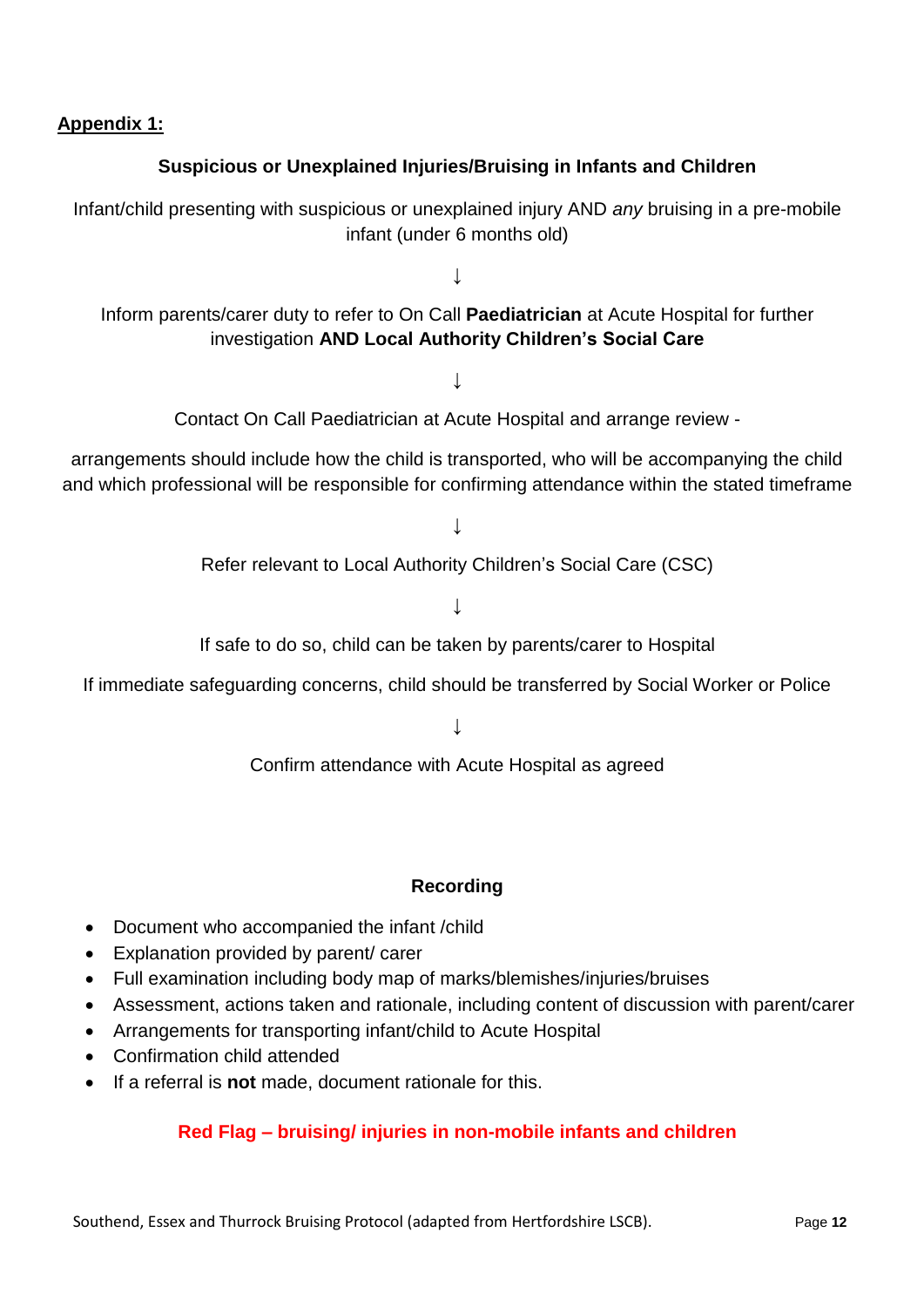#### **Appendix 2 Assessment of Marks in Babies and Children Prelude to Unexplained and Suspicious Injury (Bruise) Protocol**



Advice for front-line health professionals

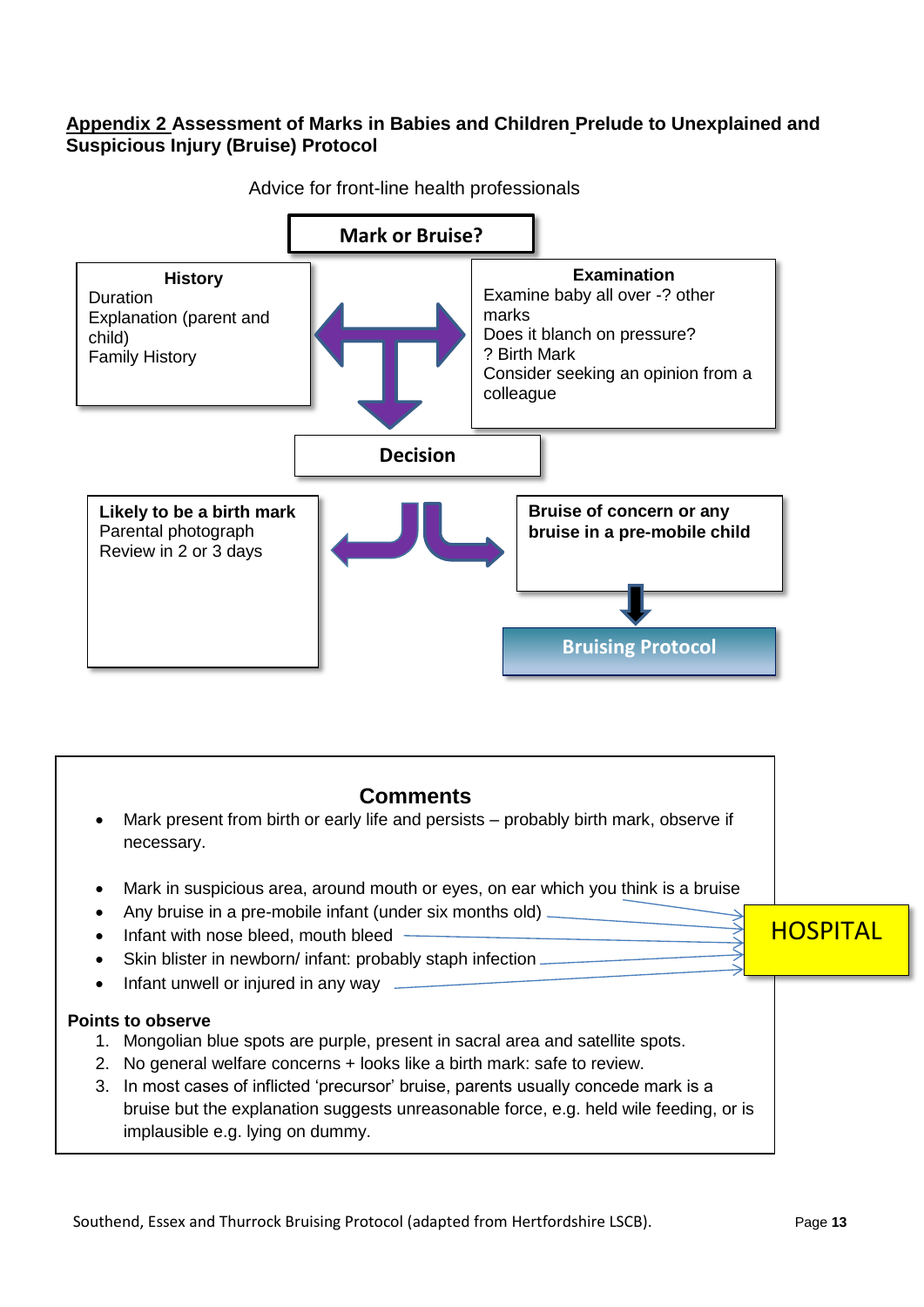## **Appendix 3 – Distribution of Bruising Tool**

The Distribution of Bruising, Accidental vs Non-Accidental document can be found by following this link.

**[http://www.escb.co.uk/media/1719/distribution-of-bruising-accidental-vs-non](http://www.escb.co.uk/media/1719/distribution-of-bruising-accidental-vs-non-accidental.pdf)[accidental.pdf](http://www.escb.co.uk/media/1719/distribution-of-bruising-accidental-vs-non-accidental.pdf)**